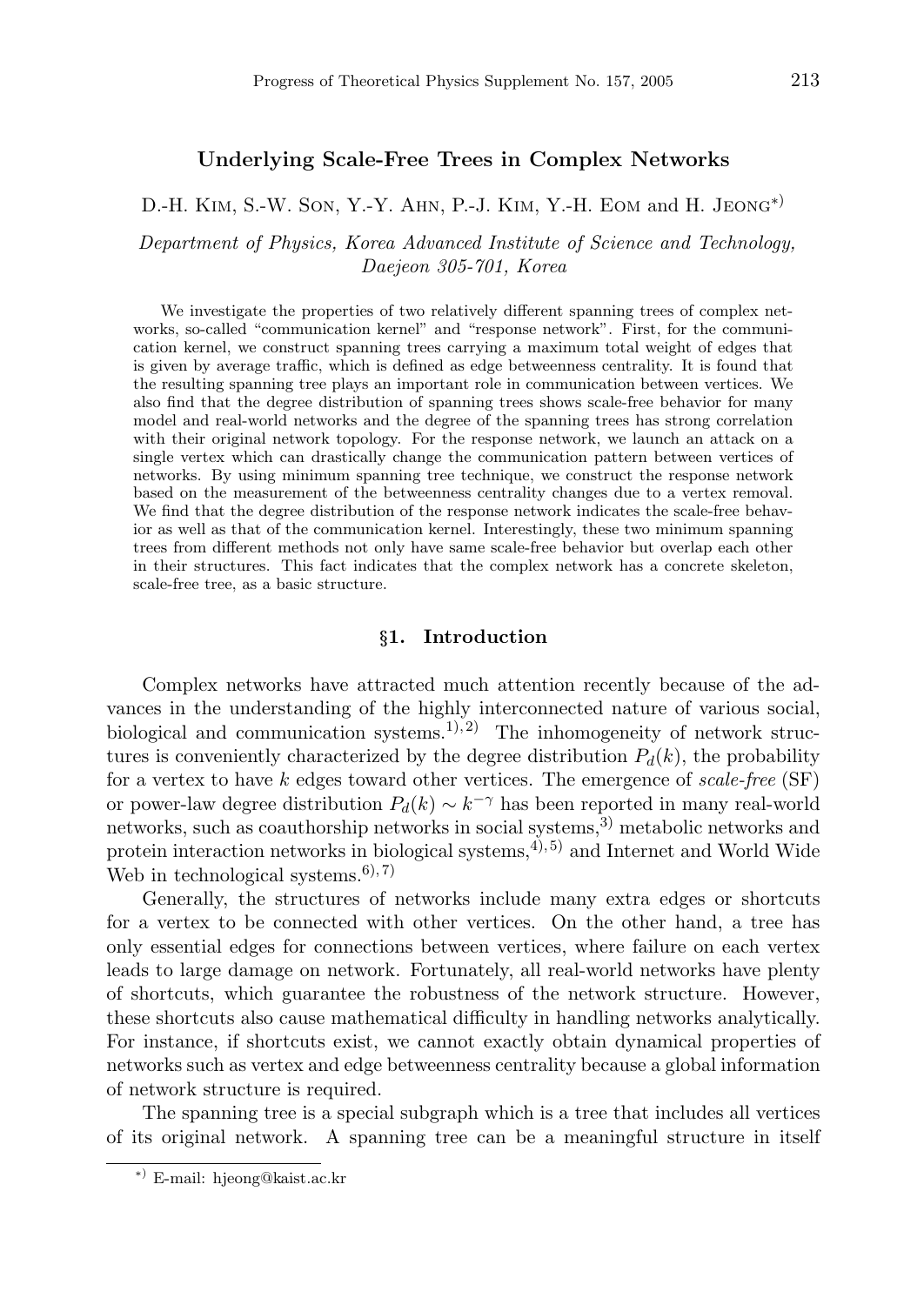because it is the simplest structure to connect all the vertices and can be considered as a critical state of percolation problem. For example, a minimum spanning tree (MST) is a widely accepted concept in weighted networks, to find optimal networks. Although reducing networks into spanning trees may change the properties of the original networks because many edges are to be removed, it is valuable to investigate the properties of spanning trees and compare the spanning trees with the original networks.

Here we focus on the two different realizations of the weights of edges, which mainly determine the construction of spanning trees. The first one is motivated from the concept of communication kernel or backbone network. We assign "edge betweenness centrality" as weights of edges, which can be interpreted as average traffic, and construct the spanning tree which maximizes the total edge betweenness of the tree. The second one is inspired from the microarray experiments in biology, which reflect each gene's relative changes in its expression level under specific conditions. Specifically, in the gene knock-out experiments, one can reconstruct the genetic network by observing the correlation between gene expression levels after a single gene deletion. In the analogy with this, we apply perturbations of a single vertex removal on the network and construct a response network from the correlation of betweenness centrality changes of vertex by using the minimum spanning tree technique.

From these weighted network, we study the structural properties of two relatively different spanning trees of complex networks, so-called "communication kernel" and "response network". First, for the communication kernel, we construct spanning trees with a maximum total weight of edges that is given by edge betweenness centrality. We find that the degree distribution of spanning trees shows scale-free behavior for many model and real-world networks and the degree of the spanning trees has strong correlation with their original network topology. For the response network, we launch an attack on a single vertex which can drastically change the communication pattern between vertices of networks. By using minimum spanning tree technique, we construct the response network based on the measurement of the betweenness centrality changes due to a vertex removal. We find that the degree distribution of the response network also indicates the scale-free behavior as well as that of the communication kernel.

The paper is organized as follows. In §2, we describe the details of the method for finding communication kernel of original networks, and its statistical properties, including the differences and similarities of the spanning tree to its original network. In §3, we present the secondary network which can be constructed from the response of the original network under single vertex removal perturbation. A summary and conclusions are given in §4.

# *§***2. Communication kernel of complex network**

In order to extract the communication kernels from networks, we reconstruct the network which consists of relatively important edges in communication between vertices, i.e., edges with high average traffic which is quantified by the *edge betweenness*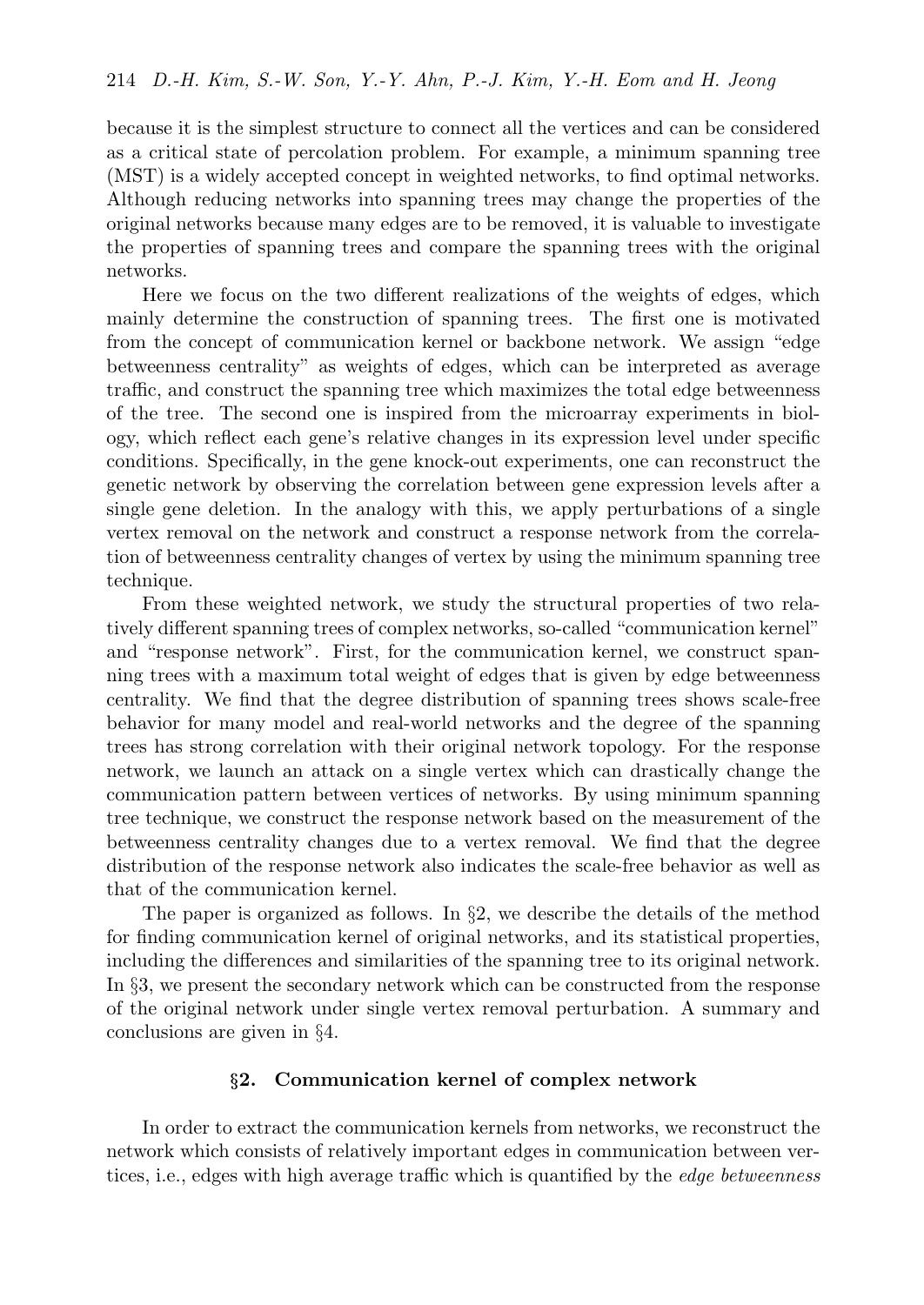*centrality*. 8) For the simplicity of the algorithm, we study only undirected networks. In order to select important edges from the communication perspective, we choose the edges according to the priority of their edge betweenness centralities  $(BCs)$ ,<sup>8)</sup> the average number of packets passing through the edge. The edge BC is defined as

$$
b(i \to j) = \sum_{k \neq l} b_{k \to l}(i \to j) = \sum_{k \neq l} \frac{g_{k \to l}(i \to j)}{g_{k \to l}},
$$
\n(2.1)

where  $g_{k\rightarrow l}(i \rightarrow j)$  denotes the number of shortest paths from the vertex k to l through the edge from the vertex i to j, and  $g_{k\rightarrow l}$  is the total number of shortest paths from  $k$  to  $l$ . We construct the spanning trees with maximum total edge BC by using the following procedures:<sup>9)</sup> (i) Calculate the edge BC of the network. (ii) Select the edge with the highest edge BC from the unmarked edges in the network and mark it. (iii) Add the selected edge if the selected edge does not create any loop in the tree, otherwise reject it. Unless the tree contains all vertices, return to step (ii).

Following the methods described above, we obtain spanning trees from various networks including the Barabási-Albert (BA) model, the coauthorship network in neuroscience, Internet at autonomous systems (AS) level, and the protein interaction network (PIN) of yeast. We measure the degree distribution of each spanning tree and compare the degree of the spanning tree with that from its original network.

Regardless of details of the construction method, it turns out that all spanning trees show *scale-free* (SF) behavior in their degree distributions [see Fig. 1]. However, the details of degree distribution depend on each original network. The exponents of degree distributions of spanning trees are similar to those of original networks (Table I), but they do not always agree with those of the original networks. The spanning trees of coauthorship networks exhibit truncation or exponential decay similar to the original networks. For the protein interaction network, SF behavior of the spanning tree is relatively clear, even though the original network shows exponential cutoff.

In order to investigate degree correlation between spanning trees and their original networks, we plot degrees from a spanning tree and its original networks (Fig. 2). We find that the degrees of spanning trees  $(k<sub>s</sub>)$  and their original networks  $(k)$  roughly follow the simple relation  $k_s \sim k^{\alpha}$ , which leads to the degree distribution of the span-

Table I. The scaling exponents and correlation coefficient between the spanning trees and original networks for the BA model, the coauthorship network in neuroscience, Internet at autonomous systems (AS) level, and the protein interaction network (PIN) of yeast. Tabulated for each network is the system size N, the mean degree  $\langle k \rangle$ , the degree exponent of the spanning trees  $\gamma_s$  and the degree correlation coefficient r between spanning trees and original networks. The ratio of the number of edges between spanning trees and original networks  $f_0$ ; the ratio of edge BC summation over the edges selected for the spanning tree to total edge BC f*mst*.

| Network      |               | k    |                     | $\gamma_s$ |             | Tο       | $t_{mst}$ | Ref. |
|--------------|---------------|------|---------------------|------------|-------------|----------|-----------|------|
| BA model     | $2\times10^5$ |      | 3.0(1)              | 2.7(1)     | $\,0.973\,$ | $0.5\,$  | 0.71      | 11)  |
| Coauthorship | 190382        |      | $12.5 \quad 2.1(1)$ | 2.4(1)     | 0.538       | 0.16     | 0.46      | 12)  |
| Internet AS  | 10514         | 4.08 | 2.1(1)              | 2.1(1)     | 0.929       | $0.50\,$ | 0.63      | 13)  |
| PIN          | 4926          | 6.55 | 3.2(2)              | 2.3(1)     | 0.814       | 0.30     | 0.54      | 14)  |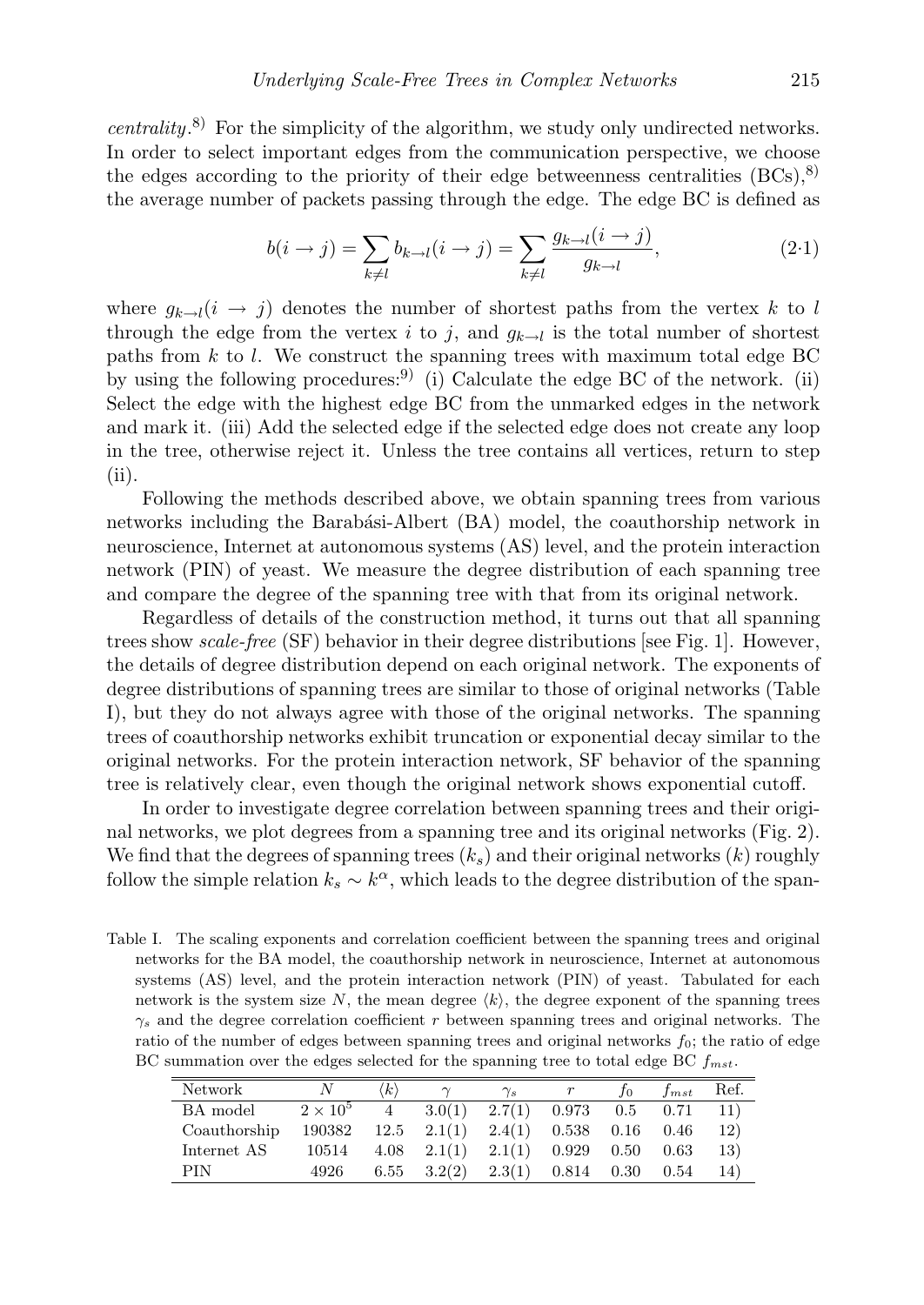

Fig. 1. Spanning trees obtained by MST technique. The degree distribution of spanning trees  $(\bigcap)$ and original networks  $(+)$  for  $(a)$  the BA model,  $(b)$  the coauthorship network,  $(c)$  Internet AS, and (d) PIN.

ning trees  $P(k_s) \sim k_s^{-\gamma_s}$ ,  $\gamma_s = (\gamma + \alpha - 1)/\alpha$ .  $\alpha$  is estimated as 1.0±0.1. In addition, we calculate Pearson's correlation coefficient r between  $k$  and  $k_s$ ,

$$
r = \frac{\overline{k}\overline{k_s} - \overline{k}\overline{k_s}}{\sqrt{(\overline{k^2} - \overline{k}^2)(\overline{k_s^2} - \overline{k_s}^2)}}.
$$
\n(2.2)

Most networks exhibit strong correlation between the degree of the spanning tree and its original network. In particular, in the case of spanning trees obtained by using the minimum spanning tree technique, the BA model, Internet and protein interaction network show a very high correlation coefficient, higher than 0.9 [see Table I].



Fig. 2. Scattered plot of the degree of the original network  $(k)$  and the spanning tree  $(k<sub>s</sub>)$  for (a) the BA model and (b) Internet AS.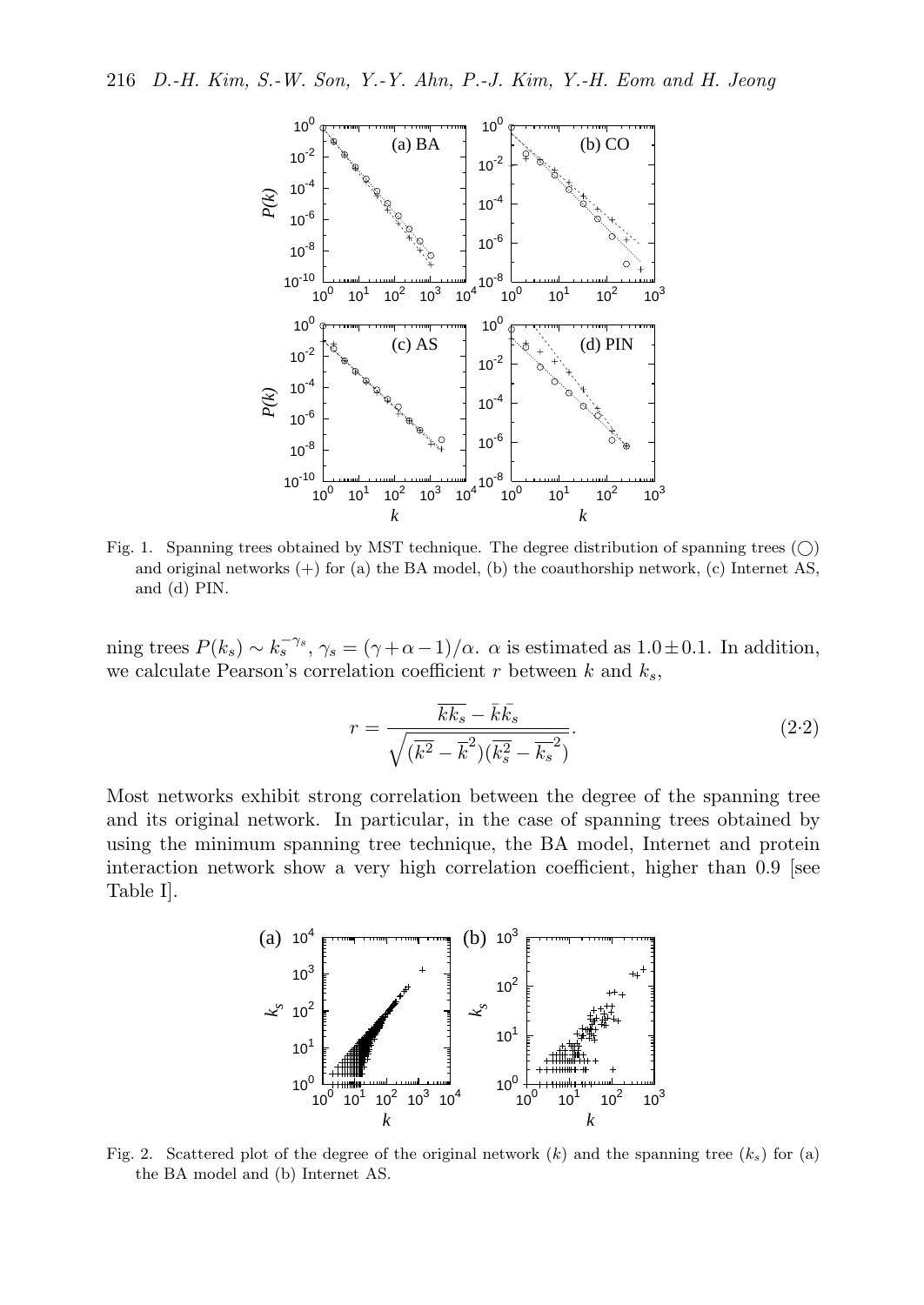Because we know that edge BC represents the average traffic over the network, we use the minimum spanning tree technique to find the communication kernel of the network. To verify this, we calculate the ratio f of edge BC summation over selected edges from spanning trees to the summation over all edges in the original networks, and we compare these quantities for the minimum spanning trees [see Table I]. If we select the edges randomly, the ratio  $f_0$  between the edge BC summation over the selected edges and total edge BC summation would be approximately the ratio of the number of edges in the tree to the number of edges in the network,  $f_0 = (N-1)/M$ , where  $N$  is the number of vertices and  $M$  is the total number of edges. However, the real set of selected edges from the kernel spanning tree using the minimum spanning tree technique possesses over 50% of the total edge BC of the network and, therefore  $f_{mst} \gg f_0$ . Thus we can call the spanning trees constructed by using the minimum spanning tree method *the communication kernels*.

Finally, we would mention that the present study of spanning trees only reflects the partial structure of the network, because many redundant shortcuts are not considered. Therefore, to fully understand the whole structure of the network, we should investigate the role of the shortcuts, including loop structures in the networks.<sup>10)</sup>

### *§***3. Response network from perturbation**

Typically, the genetic network can be obtained by using the correlation between gene expression levels in the microarray experiment. For instance, a single gene deletion cause the changes of whole gene expression levels, and thus through many gene deletion experiments, one can obtain the correlation between genes. By regarding the genes and the correlation as the vertices and the weight of edges in networks, respectively, a weighted network is defined and often simplified to the binary network using the minimum spanning tree techniques.

We consider the gene deletion as the vertex removal in networks and choose the vertex  $BC^{8}$  for the correspondence to the gene expression level because BC is welldefined global quantity which can be affected by any small change of the network structure. Precisely, the vertex BC of vertex  $k$  is defined as

$$
b(k) = \sum_{i,j} b_{i \to j}(k) = \sum_{i,j} \frac{g_{i \to j}^k}{g_{i \to j}}.
$$
\n(3.1)

In Eq. (3.1),  $g_{i\rightarrow j}$  is the number of geodesic paths from i to j and  $g_{i\rightarrow j}^k$  is the number<br>of paths from i to i that pass through k of paths from i to j that pass through  $k$ .

To construct a response network, we calculate the BC of all vertices in the network and store these results in memory. We denote this original BC of vertex  $k$ as  $b^{(0)}(k)$ . Then, we choose one vertex i from the network and remove this vertex along with all edges that are connected to vertex  $i$ . After removing vertex  $i$ , we again calculate the BC of all remaining vertices. We denote  $b_i(k)$  for the BC of vertex k after vertex i removal and  $\Delta b_i(k)$  for the BC difference before and after vertex removal. Because we are only interested in single vertex removal, we restored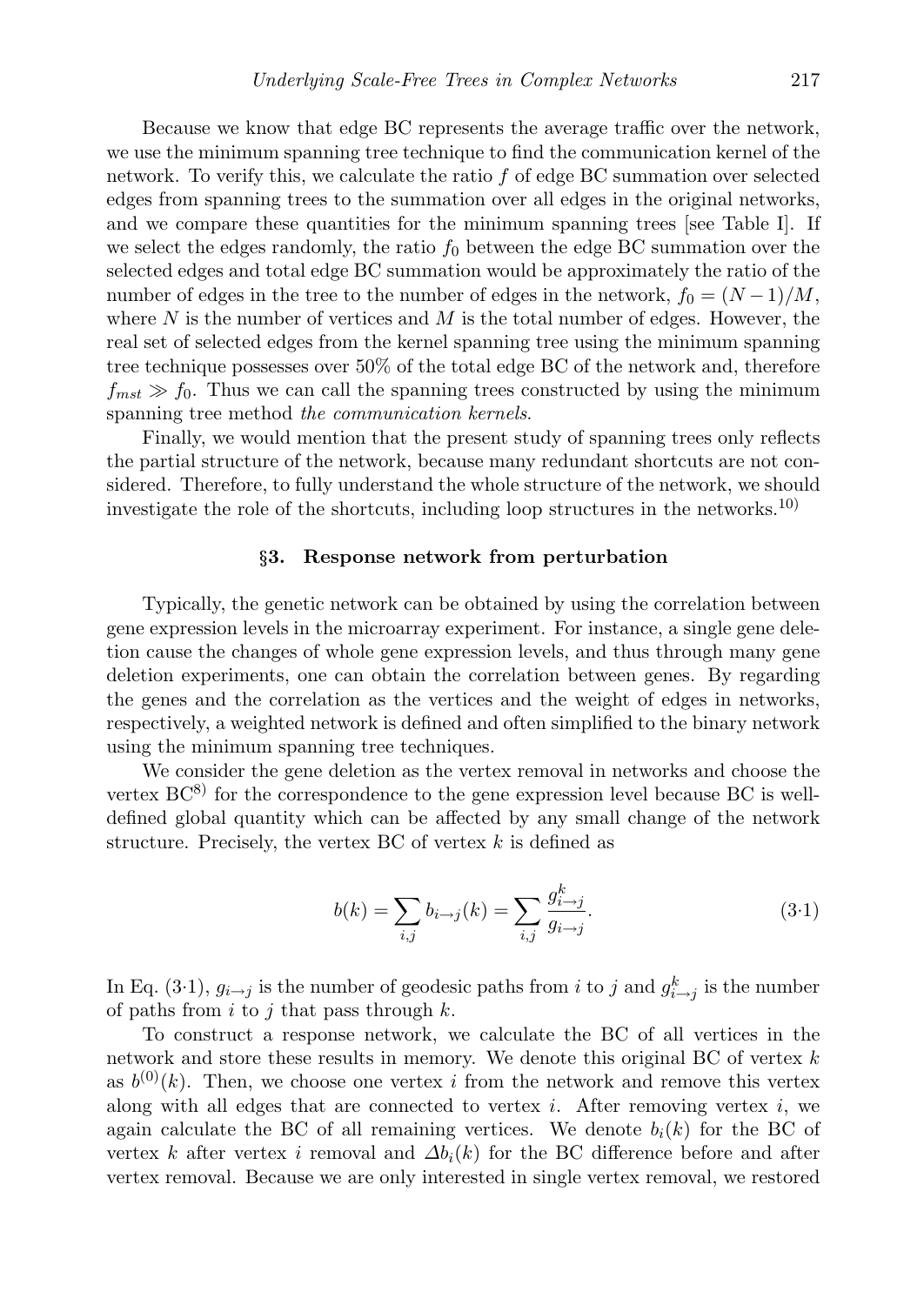the removed vertex and repeated this procedure for each vertex in the network.

$$
\Delta b_i(k) = b_i(k) - b^{(0)}(k). \tag{3.2}
$$

After we calculate  $\Delta b_i(k)$  for every vertex k with vertex i removal, we construct a matrix  $\Delta b = (b_{ij})$  [see Eq. (3.3)] from the results:

$$
\Delta b = \begin{bmatrix} \Delta b_1(1) & \cdots & \Delta b_1(j) & \cdots \\ \vdots & \ddots & \vdots & \vdots \\ \Delta b_i(1) & \cdots & \Delta b_i(j) & \cdots \\ \vdots & \ddots & \ddots & \vdots \end{bmatrix} .
$$
 (3.3)

The matrix dimension is  $N \times N$ . It is similar to the adjacency matrix of a weighted graph with N vertices, edges of which are connected to every vertex in the network with corresponding weight  $b_{ij}$ . The weight  $b_{ij}$  represents how two vertices i and j are related indirectly and is interpreted as the influence of the removal of vertex  $i$  to the vertex  $j$ , which is very analogical to the gene expression level change caused by the single gene knock-out in microarray experiments.

From this adjacency matrix *∆b*, here we build the *secondary network* by using the minimum spanning tree technique.<sup>9)</sup> Because it is reasonable to connect two vertices with higher correlation  $(\Delta b_{ij})$ , in our simulation we choose to connect the edge with largest weight first, to find the substructure which represents the maximum influential network. We put an edge between a vertex and its most influential vertex, with a constraint that every set of N vertices must be connected with only  $(N-1)$ edges by following the regular scheme of the minimum spanning tree construction.

From the degree distribution of secondary networks, we find that secondary networks also show *scale-free* behavior [see Fig. 3]. However, the exponents are very different from the degree exponent of the original network. The network constructed by using MST method shows the exponent of 2.2, which is far from 3.0, the degree exponent of the original BA network. The degree exponent of secondary networks is similar to the exponent of BC distribution of the BA model. This might be related



Fig. 3. Degree distribution of the secondary network constructed by using the MST method.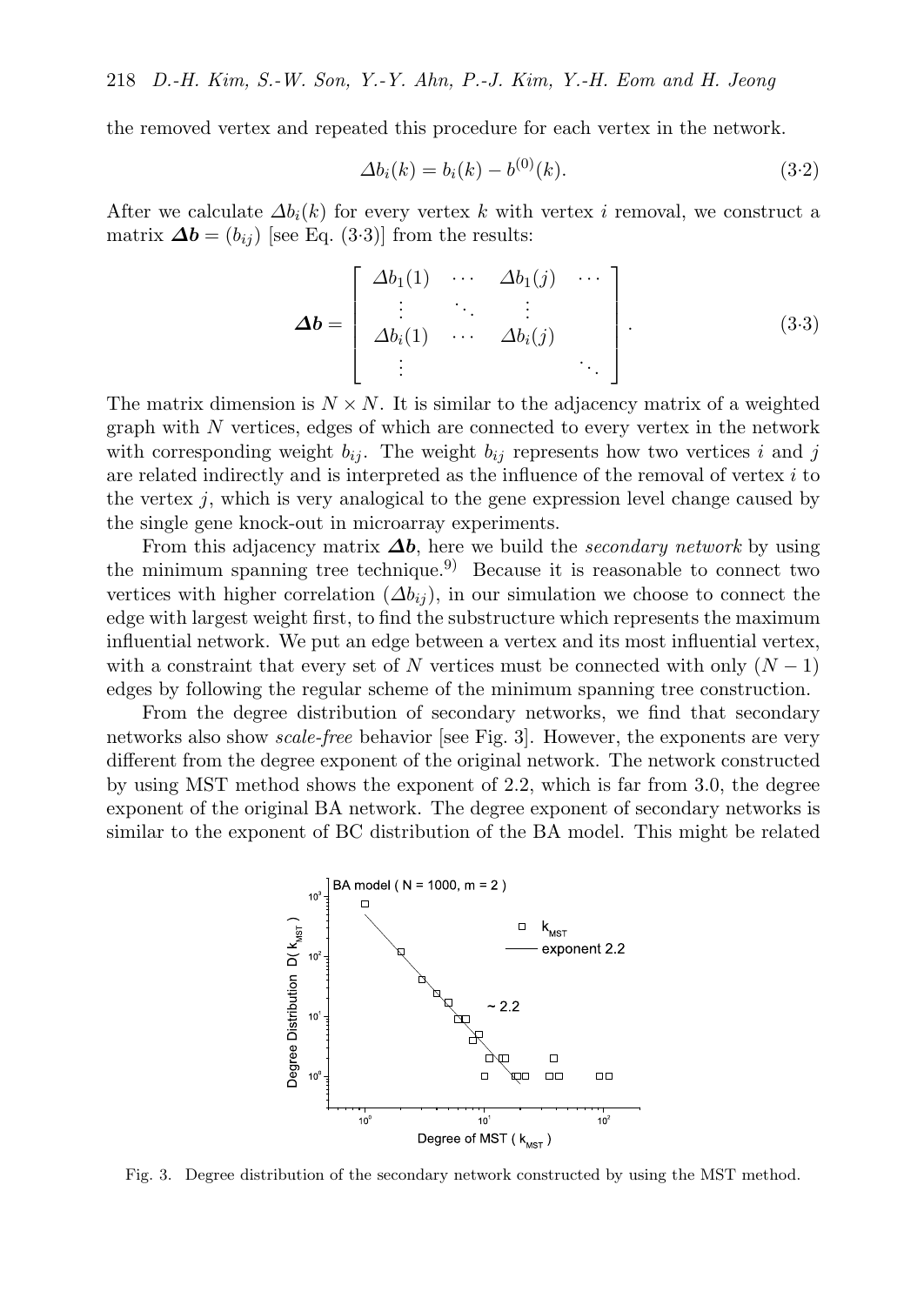

Fig. 4. Relation between degrees of the original network and the secondary network.

to the fact that BC changes governing secondary networks are nearly proportional to the BC of the original networks.

We find that the resulting secondary networks have structural similarity to the original network on comparing local properties of secondary networks, such as degree and nearest neighbors, to those of the original network. The degrees of those networks show strong correlation in Fig. 4.

# *§***4. Summary**

We investigate the structural properties of the spanning trees of various model and real-world networks. We construct spanning trees by using the minimum spanning tree technique resulting in communication kernels of the original networks. We find that the degree distribution of the spanning trees shows scale-free behavior for many model and real-world networks. In addition, we find that the degree of the spanning trees has strong correlation with their original network topology and the scale-free behavior does not depend on details of the construction method employed for the spanning trees. And we study BC changes under a vertex deletion in the



Fig. 5. Examples of network structures: (a) original BA network, (b) communication kernel, and (c) response network. The thick and thin lines indicate the edges included and excluded in spanning trees, respectively.